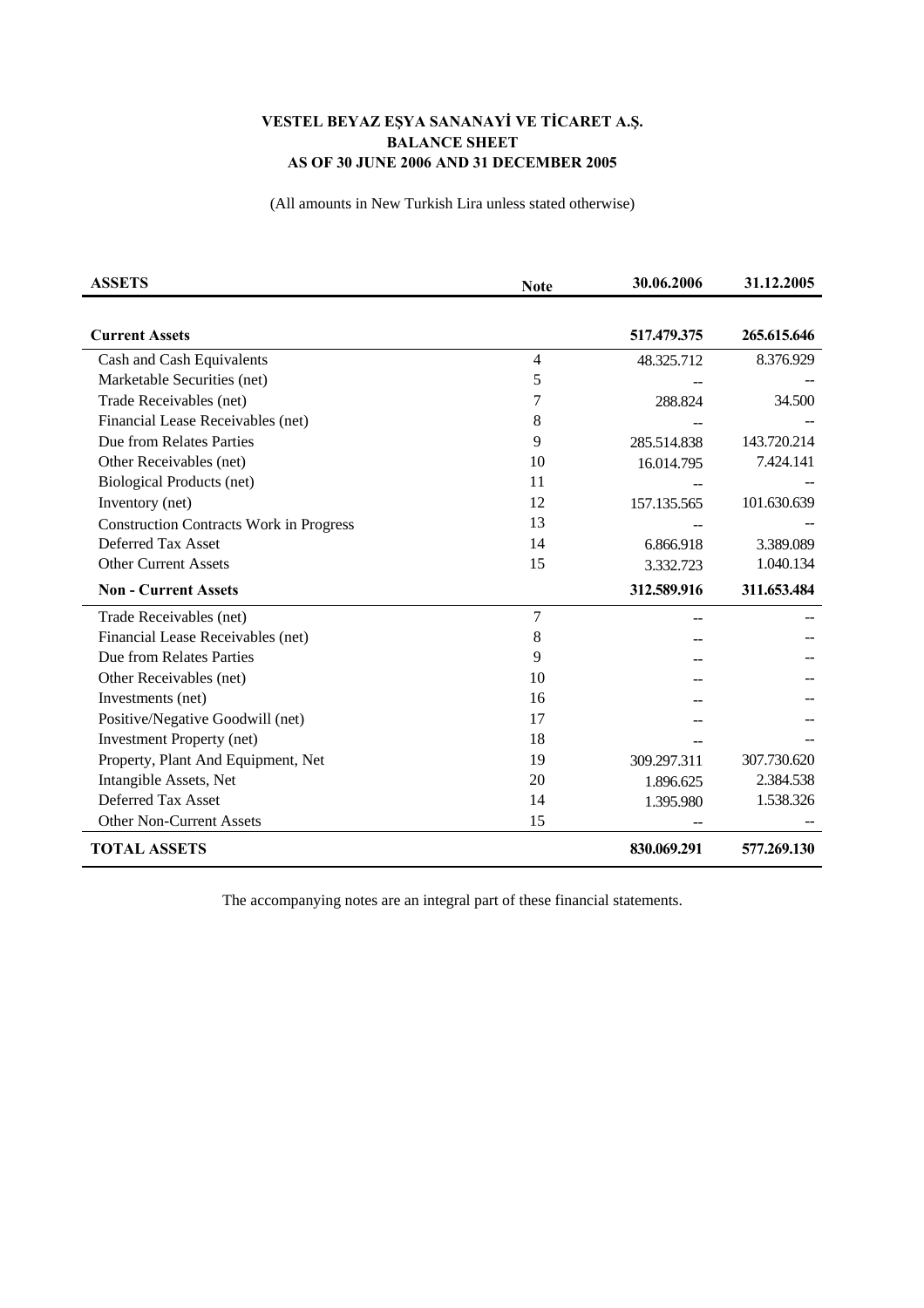## **VESTEL BEYAZ EŞYA SANAYİ VE TİCARET A.Ş. BALANCE SHEET AS OF 30 JUNE 2006 AND 31 DECEMBER 2005**

(All amounts in New Turkish Lira unless stated otherwise)

| <b>LIABILITIES AND SHAREHOLDERS' EQUITY</b>       | <b>Note</b> | 30.06.2006  | 31.12.2005  |
|---------------------------------------------------|-------------|-------------|-------------|
| <b>Current Liabilities</b>                        |             | 331.882.944 | 254.889.659 |
| Borrowings (net)                                  | 6           | 17.350.762  | 59.335      |
| Current Instalments Of Long Term Loans (net)      | 6           | 21.527.674  | 16.448.098  |
| Financial Lease Liabilities (net)                 | 8           | 2.925.392   | 3.793.712   |
| Other Financial Liabilities (net)                 |             |             |             |
| Trade Payables (net)                              | 7           | 271.321.701 | 171.064.824 |
| Due to Relates Parties (net)                      | 9           | 4.786.793   | 51.914.015  |
| <b>Advances Received</b>                          | 21          | 89.625      |             |
| Deferred billings (net)                           | 13          |             |             |
| <b>Expense Accruals</b>                           | 23          | 5.256.722   | 4.311.120   |
| Deferred Tax Liability                            | 14          | 908.439     | 1.041.361   |
| Other Liabilities (net)                           | 10          | 7.715.836   | 6.257.194   |
| <b>Non-Current Liabilities</b>                    |             | 98.620.844  | 92.673.911  |
| Borrowings (net)                                  | 6           | 82.012.454  | 74.540.765  |
| Financial Lease Liabilities (net)                 | $\,8\,$     | 2.317.364   | 2.836.377   |
| Other Financial Liabilities (net)                 |             |             |             |
| Trade Payables (net)                              | $\tau$      |             |             |
| Due to Relates Parties (net)                      | 9           |             |             |
| <b>Advances Received</b>                          | 21          |             |             |
| <b>Expense Accruals</b>                           | 23          | 2.336.095   | 2.291.625   |
| Deferred Tax Liability                            | 14          | 11.954.931  | 13.005.144  |
| Other Liabilities (net)                           | 10          |             |             |
| <b>SHAREHOLDERS' EQUITY</b>                       |             | 399.565.503 | 229.705.560 |
| Share capital                                     | 25          | 190.000.000 | 138.000.000 |
| <b>Investment and Capital net-off</b>             |             |             |             |
| <b>Capital Reserves</b>                           |             | 118.800.673 | 9.769.852   |
| Premium in access of par                          | 25          | 109.030.821 |             |
| Profit on cancelled shares                        |             |             |             |
| Revaluation reserve of tangible fixed assets      |             |             |             |
| Revaluation reserve of equity participations      |             |             |             |
| <b>Equity Inflation Adjustment Differences</b>    | 26          | 9.769.852   | 9.769.852   |
| <b>Profit Reserves</b>                            |             | 51.684.397  | 4.815.626   |
| <b>Legal Reserves</b>                             | 27          | 5.857.288   | 3.513.849   |
| <b>Special Reserves</b>                           |             |             |             |
| <b>Extraordinary Reserves</b>                     |             | 45.827.109  | 1.301.777   |
| <b>Special Funds</b>                              |             |             |             |
| Profit From Sale of Investment and Property       |             |             |             |
| to be added to Share Capital                      |             |             |             |
| Foreign Currency Translation Differences          |             |             |             |
| Net Profit for the period                         |             | 8.829.122   | 50.485.503  |
| <b>Retained Loss</b>                              | 28          | 30.251.311  | 26.634.579  |
| <b>TOTAL LIABILITIES AND SHAREHOLDERS' EQUITY</b> |             | 830.069.291 | 577.269.130 |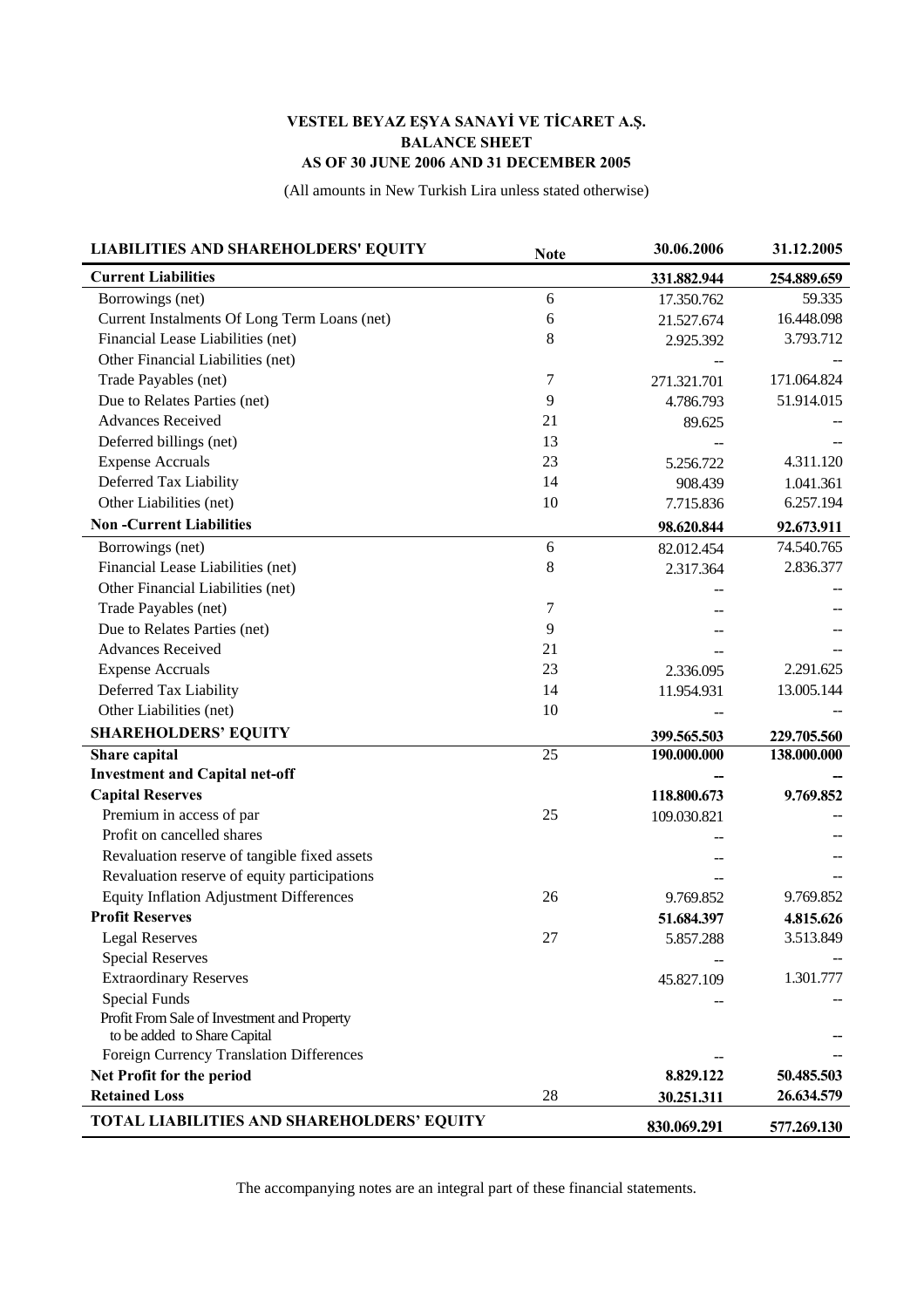## **VESTEL BEYAZ EŞYA SANAYİ VE TİCARET A.Ş. INCOME STATEMENT FOR THE SIX MONTH PERIOD ENDED 30 JUNE 2006**

(All amounts in New Turkish Lira unless stated otherwise)

|                                     | <b>Note</b> | $01.01 -$<br>30.06.2006 | $01.01 -$<br>30.06.2005 |
|-------------------------------------|-------------|-------------------------|-------------------------|
|                                     |             |                         |                         |
| <b>BASIC OPERATING INCOME</b>       |             |                         |                         |
| Sales (net)                         | 36          | 489.955.387             | 406.214.992             |
| Cost of Sales (-)                   |             | (389.608.526)           | (363.928.594)           |
| <b>GROSS PROFIT</b>                 |             | 100.346.861             | 42.286.398              |
| Operating expenses (-)              | 37          | (19.965.288)            | (12.732.174)            |
| <b>BASIC OPERATING PROFIT (NET)</b> |             | 80.381.573              | 29.554.224              |
| Other Income                        | 38          | 32.410.683              | 35.059.353              |
| Other Expenses (-)                  | 38          | (34.797.193)            | (12.203.672)            |
| Financing Expenses (-)              | 39          | (72.089.049)            | (8.156.720)             |
| <b>OPERATING PROFIT</b>             |             | 5.906.014               | 44.253.185              |
| Net Monetary Gain                   | 40          |                         |                         |
| <b>PROFIT BEFORE TAX</b>            |             | 5.906.014               | 44.253.185              |
| Taxes                               | 41          | 2.923.108               | (4.766.139)             |
| <b>NET INCOME FOR THE PERIOD</b>    |             | 8.829.122               | 39.487.046              |
|                                     |             |                         |                         |
| <b>EARNINGS PER SHARE (YTL)</b>     | 42          | 0,05                    | 0,29                    |